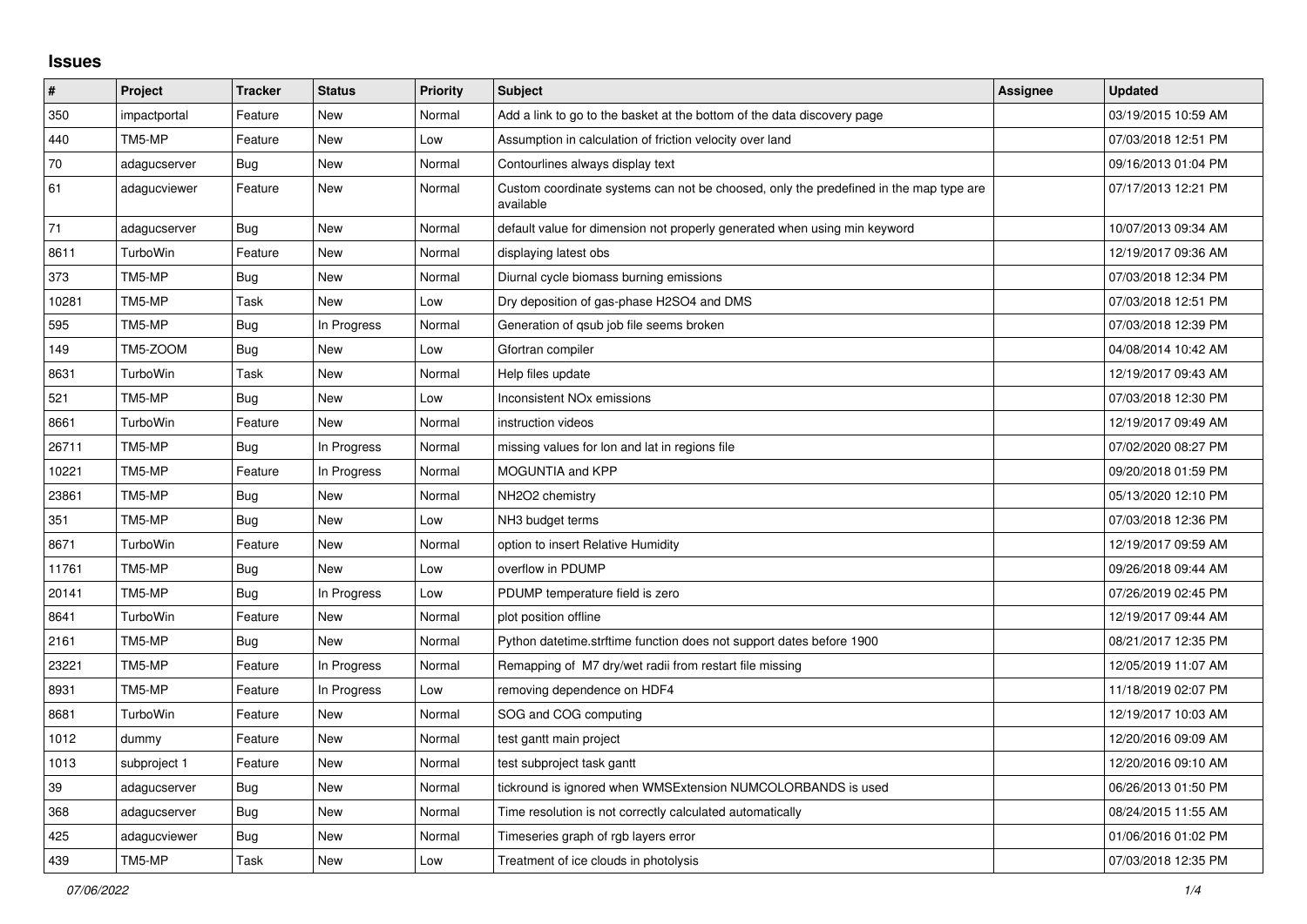| $\sharp$   | Project      | <b>Tracker</b> | <b>Status</b> | <b>Priority</b> | Subject                                                                                                    | Assignee      | <b>Updated</b>      |
|------------|--------------|----------------|---------------|-----------------|------------------------------------------------------------------------------------------------------------|---------------|---------------------|
| 24611      | TM5-MP       | <b>Bug</b>     | New           | High            | Typos in cb05 ebischeme                                                                                    |               | 02/11/2020 10:35 AM |
| 8651       | TurboWin     | Feature        | New           | Normal          | update to WMO cloud atlas                                                                                  |               | 12/19/2017 09:46 AM |
| 12101      | TM5-MP       | Feature        | New           | Low             | Updating Corner halo grid boxes                                                                            |               | 10/10/2018 03:39 PM |
| 38         | adagucviewer | Bug            | <b>New</b>    | Normal          | When reusing a link create with the "Create a Link" menu item, the legend is not<br>displayed              |               | 06/19/2013 01:44 PM |
| 8621       | TurboWin     | Feature        | New           | Normal          | WOW upload                                                                                                 |               | 12/19/2017 09:42 AM |
| 349        | impactportal | Bug            | Resolved      | High            | WPS for simple indices fails with SAX Exception                                                            |               | 03/19/2015 09:44 AM |
| 26031      | TM5-MP       | <b>Bug</b>     | New           | Normal          | Wrong rate for KOHHNO4                                                                                     |               | 05/13/2020 12:10 PM |
| 94         | impactportal | <b>Bug</b>     | New           | Normal          | [Account] Handle OpenID problem                                                                            |               | 10/10/2013 10:22 AM |
| 86         | impactportal | Feature        | New           | Normal          | [Account] Keep history of what has been processed                                                          |               | 10/10/2013 10:22 AM |
| 93         | impactportal | Feature        | Resolved      | Normal          | [Basket] Add a "Get All" button to retrieve all items at once                                              |               | 03/19/2015 09:56 AM |
| 91         | impactportal | Feature        | New           | Normal          | [Basket] Move Basket in menu bar                                                                           |               | 10/10/2013 10:22 AM |
| 83         | impactportal | Feature        | Resolved      | Normal          | [Basket]Add 'Remove all' button                                                                            |               | 03/19/2015 09:58 AM |
| 88         | impactportal | Feature        | Resolved      | Normal          | [Basket]Create widget for basket access in all portal elements                                             |               | 03/19/2015 09:56 AM |
| 85         | impactportal | Feature        | New           | Low             | [Basket] Enable grouping of data in datasets                                                               |               | 10/10/2013 10:22 AM |
| 84         | impactportal | Feature        | Resolved      | Normal          | [Basket]Enable sorting on basket                                                                           |               | 03/19/2015 09:57 AM |
| 77         | impactportal | Feature        | New           | Normal          | [Data] Provide ECLISE data in climate4impact                                                               |               | 10/10/2013 10:22 AM |
| $73\,$     | impactportal | Support        | Resolved      | Normal          | [ESG Security] No 'view' on data located at other ESG nodes as BADC and DKRZ                               |               | 07/15/2014 02:10 PM |
| 37         | adagucviewer | Bug            | New           | Normal          | [EXTGUI] When refreshing a layer the layerlist is not updated                                              |               | 06/13/2013 10:28 AM |
| 82         | impactportal | Feature        | <b>New</b>    | Normal          | [GUI] Improve error messages                                                                               |               | 10/10/2013 10:22 AM |
| 87         | impactportal | Feature        | New           | Normal          | [Map & Plot] Enable to select multiple data from basket for plotting and mapping                           |               | 10/10/2013 10:22 AM |
| 89         | impactportal | Feature        | New           | Normal          | [Map&Plot]Generic data selection widget                                                                    |               | 10/10/2013 10:22 AM |
| 74         | impactportal | Feature        | New           | Normal          | [Search] Free text search: resolve on server not in browser                                                |               | 10/10/2013 10:22 AM |
| ${\bf 76}$ | impactportal | Feature        | New           | Low             | [Search] Group search results in folders                                                                   |               | 10/10/2013 10:22 AM |
| $75\,$     | impactportal | Feature        | Resolved      | Normal          | [Search]Move backend to ESGF search                                                                        |               | 07/15/2014 02:10 PM |
| 92         | impactportal | Feature        | Resolved      | High            | [Test] Create a test environment to test new versions of climate4impact                                    |               | 03/19/2015 09:55 AM |
| 81         | impactportal | Feature        | New           | Normal          | [Transformations] Time series plots WPS for multiple datasets                                              |               | 10/10/2013 10:22 AM |
| 80         | impactportal | Feature        | Resolved      | Normal          | [Transformation] CDO indices calculations as WPS service                                                   |               | 03/19/2015 10:04 AM |
| 90         | impactportal | Feature        | New           | Normal          | [Use cases] Precoocked data selection widget with use case data                                            |               | 10/10/2013 10:22 AM |
| 28421      | PyCAMA       | Support        | New           | Normal          | Prepare for version 2 quality control monitoring.                                                          | Jacques Claas | 12/01/2020 05:39 PM |
| 14161      | PyCAMA       | Support        | Feedback      | Normal          | Time dependent QC questionnaire                                                                            | Jacques Claas | 04/28/2020 09:59 AM |
| 28431      | PyCAMA       | Support        | Feedback      | Normal          | [PyCAMA] How long should the daily reports be available once the time-dependent<br>monitoring is in place? | Jacques Claas | 10/15/2020 10:26 AM |
| 26241      | PyCAMA       | Support        | In Progress   | Normal          | [PyCAMA] Supply list of up to 12 parameters you want to follow over time                                   | Jacques Claas | 12/01/2020 05:34 PM |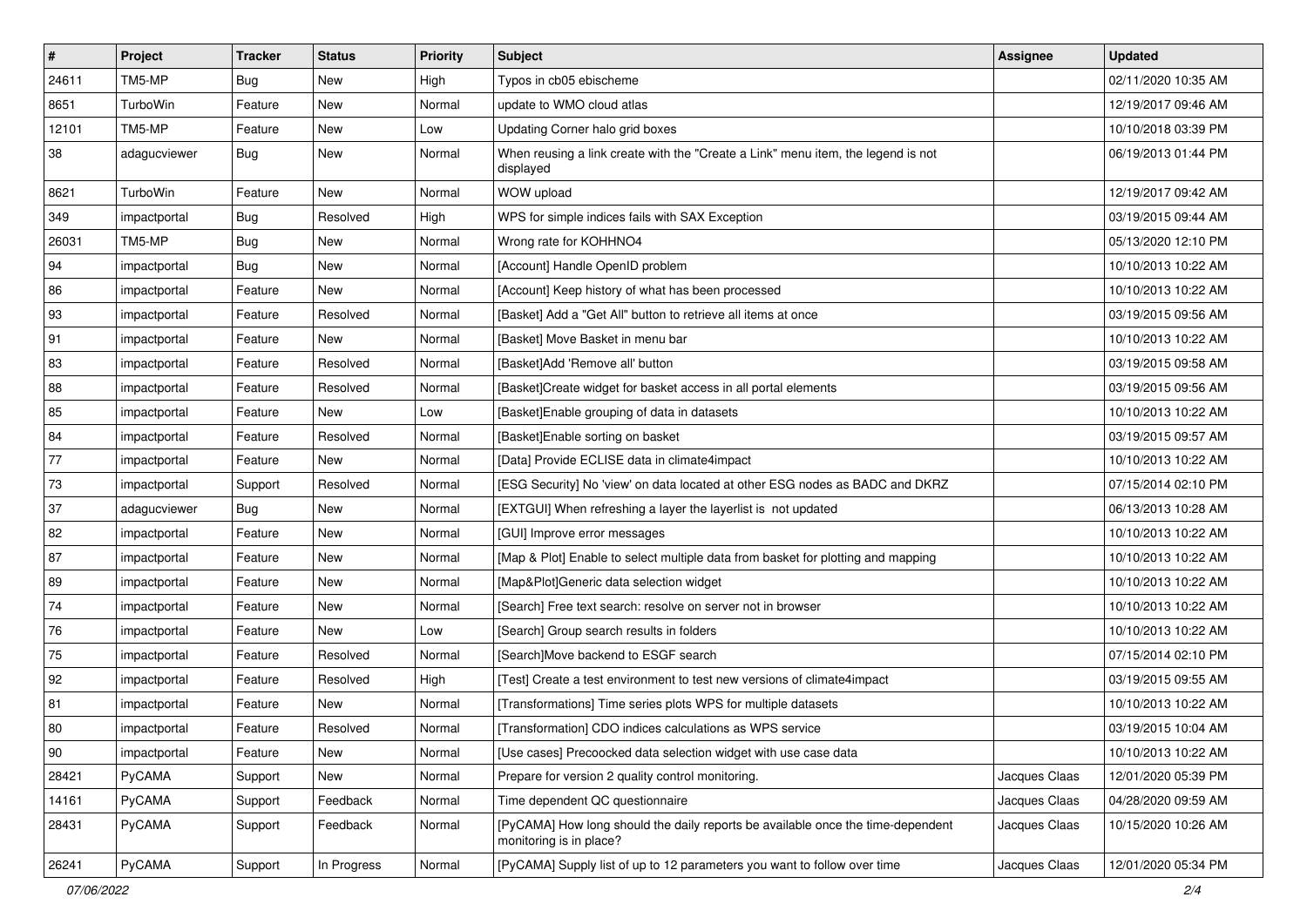| $\vert$ # | Project       | <b>Tracker</b> | <b>Status</b> | <b>Priority</b> | <b>Subject</b>                                                                                            | Assignee             | <b>Updated</b>      |
|-----------|---------------|----------------|---------------|-----------------|-----------------------------------------------------------------------------------------------------------|----------------------|---------------------|
| 26231     | PyCAMA        | Support        | New           | Normal          | [PyCAMA] Verify configuration of PyCAMA for daily extractions                                             | Jacques Claas        | 12/01/2020 05:30 PM |
| 362       | TM5-MP        | Bug            | <b>New</b>    | Normal          | Dry deposition total for agreggated NOx                                                                   | Jason Williams       | 06/24/2015 02:06 PM |
| 367       | TM5-MP        | Feature        | New           | Low             | Heterogeneous reaction rates for bulk aerosol version                                                     | Jason Williams       | 07/03/2018 12:36 PM |
| 40        | adagucserver  | Feature        | Resolved      | Normal          | Highest value in Legend is not necessarily highest value in the map                                       | Maarten Plieger      | 07/25/2014 12:06 PM |
| 210       | impactportal  | Bug            | Resolved      | Normal          | OpenID composer accepts only names from 3 characters or more                                              | Maarten Plieger      | 03/19/2015 09:52 AM |
| 161       | adagucserver  | Bug            | Resolved      | Normal          | Point datasets where the data starts with a nodata value are not displayed at all                         | Maarten Plieger      | 07/25/2014 12:46 PM |
| 62        | adagucserver  | <b>Bug</b>     | Resolved      | Normal          | Special tokens like < and > are not encoded in the GetCapabilities document                               | Maarten Plieger      | 07/25/2014 12:05 PM |
| 372       | adagucserver  | Bug            | New           | Normal          | [KDC WCS] Web Coverage Service on point data does not function correctly                                  | Maarten Plieger      | 09/09/2015 07:28 AM |
| 158       | impactportal  | <b>Bug</b>     | Resolved      | Normal          | [OPENDAP] Wrong HTTP status code when file is missing: 403 instead of 404.                                | Maarten Plieger      | 03/19/2015 09:53 AM |
| 159       | impactportal  | Bug            | Resolved      | Normal          | [WPS] When submitting a WPS job, the XML status document is sometimes not directly<br>available --> Error | Maarten Plieger      | 03/19/2015 09:52 AM |
| 15161     | PyCAMA        | Feature        | Feedback      | Normal          | Better handle wavelength calibration parameters in UPAS products                                          | Maarten Sneep        | 05/25/2020 08:49 AM |
| 558       | PyCAMA        | Feature        | In Progress   | Normal          | Coregistration                                                                                            | Maarten Sneep        | 11/06/2018 05:47 PM |
| 19181     | PyCAMA        | <b>Bug</b>     | New           | Normal          | Date reported on Input data per granule possibly incorrect for offline                                    | <b>Maarten Sneep</b> | 05/25/2020 08:27 AM |
| 35711     | PyCAMA        | Bug            | Resolved      | Normal          | Delete useless get pressures function in TM5 profile.py                                                   | <b>Maarten Sneep</b> | 03/21/2022 09:48 AM |
| 944       | PyCAMA        | Feature        | In Progress   | Normal          | Documentation of internal workings of PyCAMA                                                              | <b>Maarten Sneep</b> | 12/09/2020 11:13 AM |
| 15151     | PyCAMA        | Feature        | Feedback      | Normal          | Handling background correction parameters for SO2 and HCHO                                                | <b>Maarten Sneep</b> | 05/25/2020 08:47 AM |
| 1146      | PyCAMA        | Bug            | Feedback      | Normal          | Non-synchronized variables yield bogus results                                                            | Maarten Sneep        | 12/09/2020 10:44 AM |
| 17921     | PyCAMA        | <b>Bug</b>     | New           | Low             | O3 Histogram plots y-label                                                                                | <b>Maarten Sneep</b> | 05/25/2020 08:20 AM |
| 9311      | PyCAMA        | Feature        | New           | Normal          | Processing status & lineage as table                                                                      | <b>Maarten Sneep</b> | 05/25/2020 08:48 AM |
| 13811     | PyCAMA        | Support        | New           | Normal          | PyCAMA L2QC Reporting Bugs                                                                                | Maarten Sneep        | 04/28/2020 11:43 AM |
| 34921     | PyCAMA        | <b>Bug</b>     | Resolved      | Normal          | Requested time not covered in CTM file                                                                    | <b>Maarten Sneep</b> | 03/21/2022 09:52 AM |
| 35721     | PyCAMA        | Feature        | Resolved      | Normal          | Speed up get_profiles and get_temperature by numba                                                        | <b>Maarten Sneep</b> | 03/21/2022 10:55 AM |
| 1511      | PyCAMA        | Feature        | Resolved      | Normal          | Synchronization of variables                                                                              | <b>Maarten Sneep</b> | 08/21/2020 07:37 AM |
| 1301      | PyCAMA        | Support        | Resolved      | High            | test mixed empty/non-empty variables                                                                      | <b>Maarten Sneep</b> | 08/21/2020 07:38 AM |
| 32511     | PyCAMA        | Bug            | <b>New</b>    | Normal          | use of coregistration package in loop crashes without warning ("terminated")                              | Maarten Sneep        | 08/19/2021 11:24 AM |
| 33291     | <b>PyCAMA</b> | Bug            | Resolved      | Normal          | [PDGS-ANOM-8804] Processing error on ALH                                                                  | <b>Maarten Sneep</b> | 10/05/2021 05:33 PM |
| 27221     | <b>PyCAMA</b> | Bug            | Resolved      | Normal          | [PyCAMA] crash when encountering empty files                                                              | Maarten Sneep        | 07/28/2020 01:24 PM |
| 28981     | PyCAMA        | <b>Bug</b>     | Resolved      | Normal          | [PyCAMA] Hard crash when processing NPP data                                                              | Maarten Sneep        | 11/27/2020 11:54 AM |
| 27251     | PyCAMA        | <b>Bug</b>     | Resolved      | Normal          | [PyCAMA] incompatibility with python 3.3                                                                  | Maarten Sneep        | 07/24/2020 08:23 AM |
| 30011     | PyCAMA        | Support        | New           | Normal          | [PyCAMA] Prepare release of 1.0                                                                           | Maarten Sneep        | 12/01/2021 10:49 AM |
| 27361     | PyCAMA        | Feature        | Resolved      | Normal          | [PyCAMA] record the file names of the input granules.                                                     | Maarten Sneep        | 07/29/2020 03:23 PM |
| 26171     | PyCAMA        | Feature        | New           | Normal          | [PyCAMA] Skip L3 data in concatenation tool                                                               | Maarten Sneep        | 06/02/2020 09:25 AM |